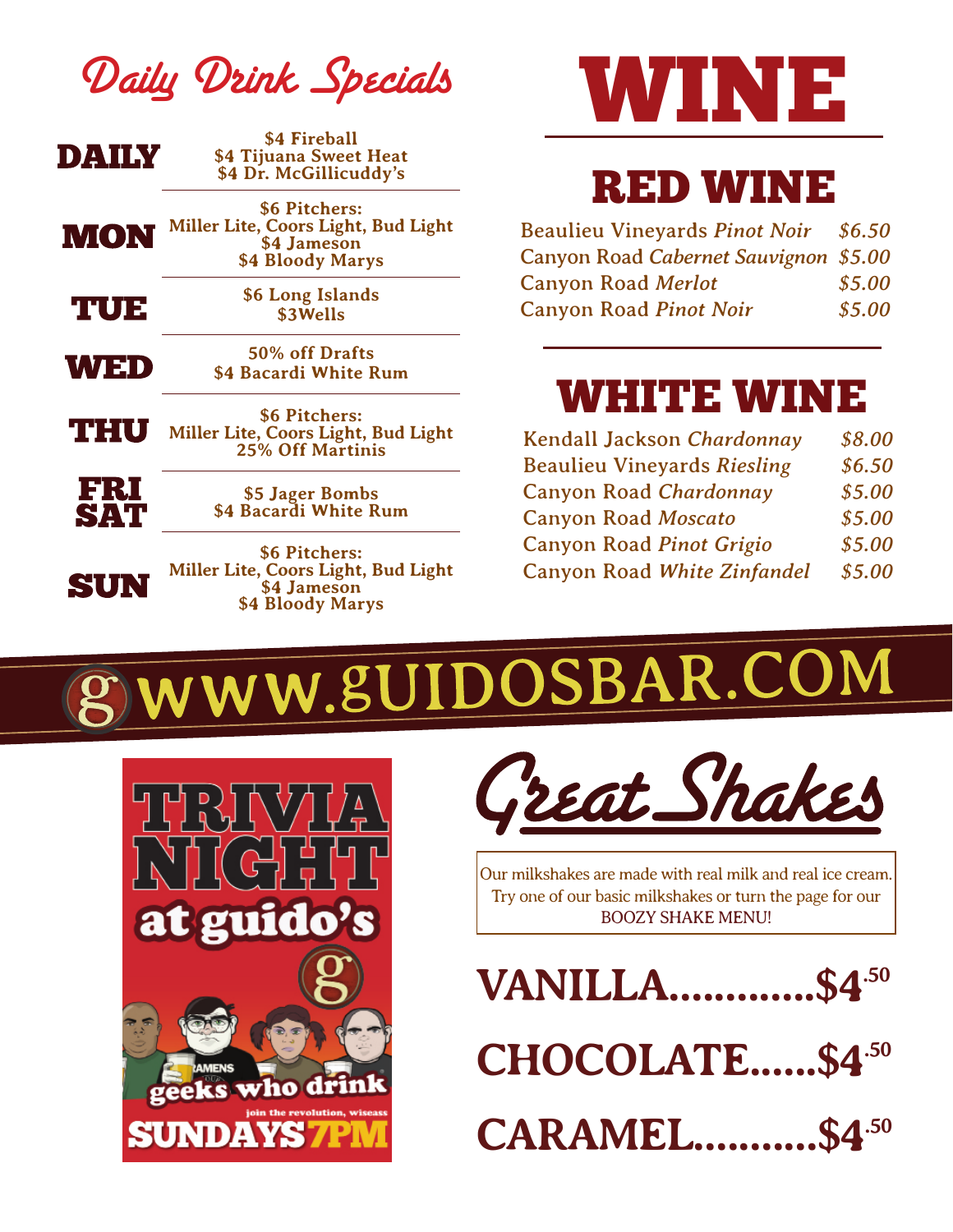# BOOZAY SHAKES

our milkshakes are made with real milk, real ice cream and no shortage of liquor. **order from your tried and true list of seasonal shakes** or spike our classic non-alcoholic flavors.

## **MALTED VANILLA WITH BOURBON**

vanilla shake mixed with malt powder and Jim Beam

## PIÑA COLADA

if you like piña coladas and getting caught in the rain, you'll love this vanilla shake spiked with rum and pineapple

KEY LIME vanilla shake mixed with

vanilla vodka and Rose's Lime



## **GRASSHOPPER**

vanilla shake with crème de menthe and crème de cacao

### THE DUDE vanilla shake mixed with vodka

and Kahlua, your basic white russian shake

FRUIT LOOP vanilla shake spiked with 3 Olives Loopy vodka

## **CHOCOLATE CAKE**

chocolate shake spiked with Frangelico and citrus vodka

## **BLACK FOREST**

vanilla shake mixed with cherry vodka, Bailey's and grenadine

## THE BUCCANEER

caramel shake spiked with Kahlua, Captain Morgan and<br>served with a salted rim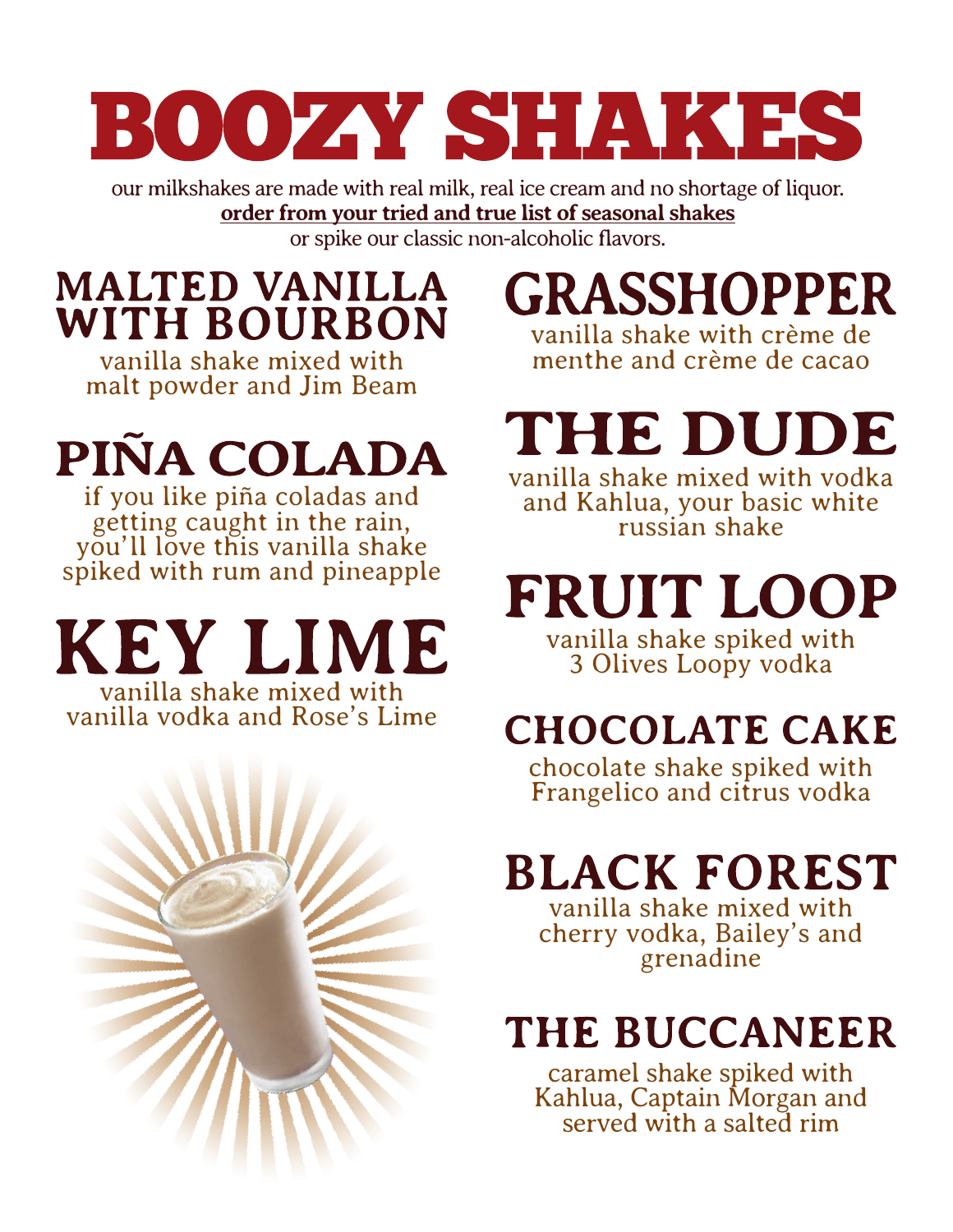

VODKA Absolut American Harvest Effen Black Cherry Grey Goose Grey Goose Cherry Noir Jeremiah Weed Sweet Tea Pearl Cucumber Pearl Pomegranate Pinnacle Whipped Smirnoff Smirnoff Blueberry Smirnoff Citrus Smirnoff Orange Smirnoff Peach Smirnoff Raspberry Smirnoff Rootbeer Smirnoff Strawberry Smirnoff Vanilla Three Olives Cherry Three Olives Grape Three Olives Loopy Three Olives Purple Three Olives Strawberry Tito's

> GIN Beefeater Bombay Sapphire Hendrick's **Tanqueray**

RUM Bacardi White Rum Bacardi Dragonberry Bacardi Grand Melon Bacardi Limon Bacardi O Bacardi Black Razz Bacardi Wolf Berry Captain Morgan Malibu Myers Dark Sailor Jerry

**TEQUILA** Jose Cuervo Patron Silver Cazadores Reposado

BOURBON WHISKEY Blanton's Jim Beam Knob Creek Maker's Mark Maker's 46 Wild Turkey 101 Woodford Reserve

MARTINIS & COCKTA

#### AMERICAN WHISKEY

Jack Daniel's Seagram's 7 Templeton Rye

CANADIAN WHISKY Canadian Club

> Crown Royal Crown Apple Crown Maple Seagram's VO

#### SCOTCH WHISKY

Auchentoshan 12yr Bowmore 15yr Chivas Regal Dewar's Glenlivet 12yr J & B Johnny Walker Black Johnny Walker Red Macallan 12yr Oban 10yr

IRISH WHISKEY Bushmills 10yr **Jameson** Jameson 18yr

**OTHER** Bailey's Campari **Cointreau** Creme de Cacao Creme de Menthe Disaronno Dr. McGillicuddy's Drambuie Fireball Frangelico Godiva Goldschlager Grand Marnier **Hennessy Jagermeister** Kahlua Razzmatazz Rumchata Rumpleminze Sambuca Romana Sloe Gin Southern Comfort Tijuana Sweet Heat Vermouth Dry Vermouth Sweet

 $\mathbf{a}$ vanilla vodka, melon liqueur, lime juice, pineapple juice \$8.50

vodka, Bailey's, crème de cacao, Godiva \$8.50

RumChata, whipped vodka, Malibu \$8.50

vanilla vodka, amaretto, pineapple juice \$8.50

5 vodka, apple liqueur, sour \$7.50 peach vodka, peach liqueur, orange juice \$7.50 vodka, triple sec, lime juice, cranberry juice \$7.50

vanilla vodka, Godiva, crème de menthe, cream \$8.50

**JGERINE DR** orange vodka, Malibu rum, peach schnapps,

triple sec, orange juice, grenadine \$8.50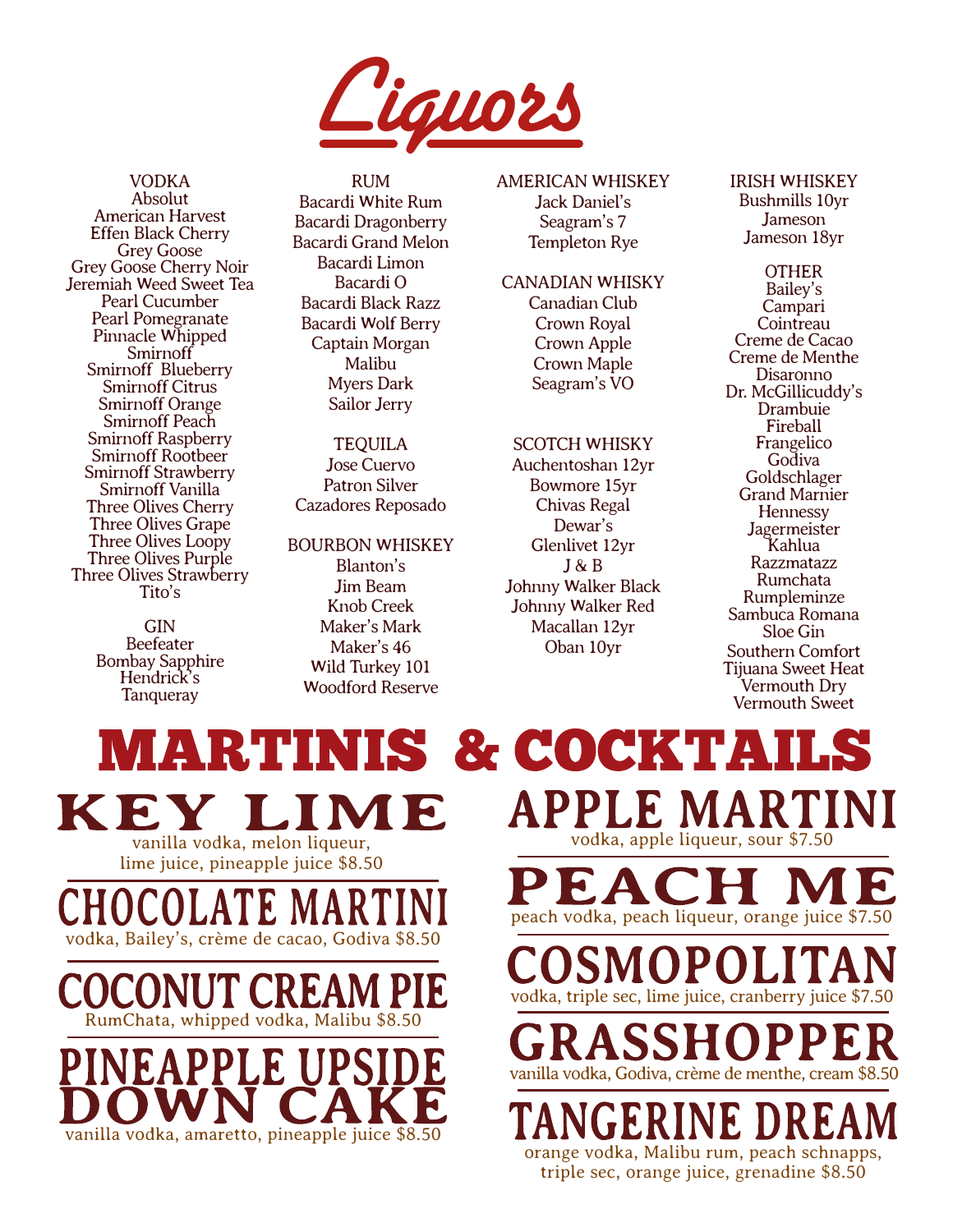

## **LIMITED AVAILABILITY DRAFTS**

#### BIG THORN CITRA SOUR

Barrel Aged Kettle Sour | 5.0% ABV | Georgetown, Illinois | \$6 Soured for 24 hours with naturally-occurring lactobacillius, this barrel aged wheat beer spendsa few months in neutral oak barrels before being dry hopped with Citra. Superbly drinkable,with a juicy character reminiscent of fresh orange juice NEXT ON TAP: Big Thorn Farm Red, Barrel-Aged Ale \$6

#### STONE EXALTED

IPA | 7.0% ABV | Escondido, California | \$6

Stone Exalted IPA represents the elevated state of reverence that Stone extols for the venerable andalmighty Hop. Loral & Citra hops have been anointed to bestow their divine qualities on this sacredbrew. This limited release is part of Stone's Hop Worship Seasonal IPA Series…Glory be to thosewho imbibe it in its freshest form…and faithfully worship thy Hop in the beauty of blissful bitterness. NEXT ON TAP: Stone Inevitable Adventure, Double IPA \$6

#### TRIPTYCH I BEFORE Y

#### Imperial Double IPA | 8.6% ABV | Savoy, Illinois | \$6

Triptych combined their three favorite things to make this double IPA: haze, citra, and strongbeer. Built on a base of mostly pilsner malt, fermented with Meme yeast and bombarded with Citra, the result is a brew that makes you wonder, "Who knows where the time goes?" NEXT ON TAP: Stone Exalted, IPA

#### TWO BROTHERS MONARCH

Witbier | 4.5% ABV | Warrenville, Illinois | \$6 This classic Belgian-style White Beer is brewed with unmalted wheat, a touch of oats and then

traditionally spiced with coriander and orange peel for a crisp, refreshing taste and spicy aroma. NEXT ON TAP: Flying Dog Tropical B\*, Belgian IPA \$6

#### TWO BROTHERS RED EYE

IPA With Coffee | 6.7% ABV | Warrenville, IL | \$6 The best of both beer and coffee. Big toasted cacao notes from the coffee and flavors of citrus and pine from the hops blend seamlessly for a powerful brew sure to jump-start your taste buds. NEXT ON TAP: Founders Breakfast Stout, American Imperial Stout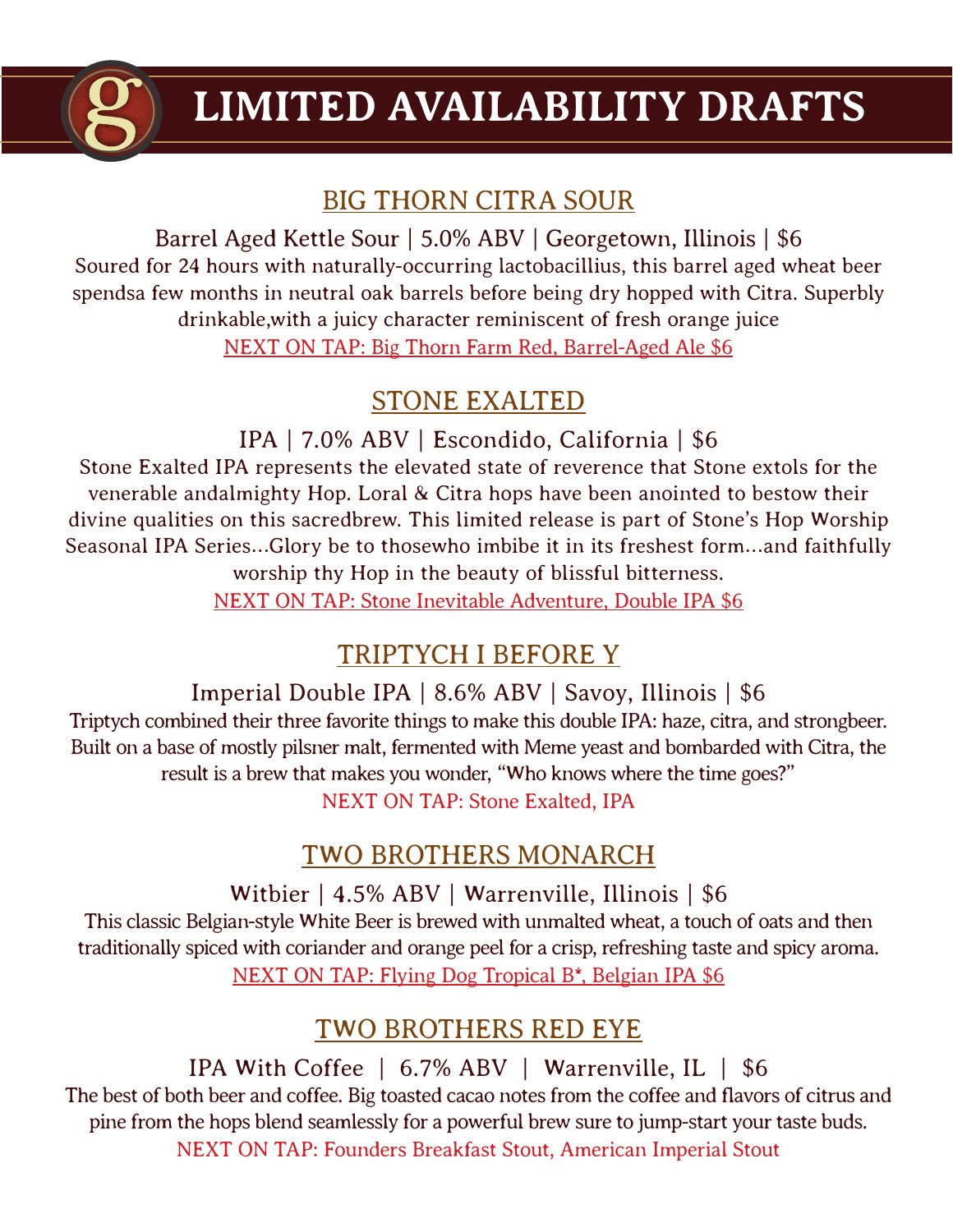### **LIMITED AVAILABILITY BOTTLES/CANS**

#### ABITA ANDYGATOR

Helles Doppelbock | 8.0% ABV | Covington, LA | \$6 Abita Andygator®, a creature of the swamp, is a unique, high-gravity brew made with pilsner malt, German lager yeast, and German Perle hops. Unlike other high-gravity brews, Andygator® is fermented to a dry finish with a slightly sweet flavor and subtle fruit aroma. Because of the high alcohol content, be cautious — sip it for the most enjoyment.

#### MAPLEWOOD FAT PUG

Oatmeal Milk Stout | 5.9% ABV | Chicago, IL | \$6 Otto, pictured on the front of the label, is a fat pug. But, being the runt of the litter, Otto is also a stout pug…measuring in at a cool 1'1". Brewed in Otto's honor, Fat Pug Oatmeal Milk Stout is a full flavored stout that remains extremely drinkable. Having notes of dark chocolate and coffee, Fat Pug Milk Stout is rounded out by milk sugar (Lactose) and flaked oats.

#### ODELL RUPTURE

Fresh Grind Ale | 6.0% ABV | Fort Collins, CO | \$5 Rupture was born out of Odell's obsession with getting the most out of each and every hop. In fact, they built a machine in the brewery to incorporate a unique fresh grind process. By grinding the whole hop meaning to "rupture" the lupulin inside – releasing the oils that give the beer its flavor. Leaving you a beer that's fresh, aromatic, with a bright hoppy character.

#### SPITEFUL BREWING

IPA | 6.2% ABV | Chicago, IL | \$5 This IPA is short and sweet: A wonderful India Pale Ale Brewed with Amarillo hops. Enjoy!

#### VICTORY DIRT WOLF

Double IPA | 8.7% ABV | Downington, Pennsylvania | \$6 Loaded with Mosaic, Citra and Chinook hops, this aggressively hopped double IPA delivers an intense aroma and citrusy, earthy flavors. Full bodied with hop bitterness and resinous hop flavor this beer will leave a lasting impression.